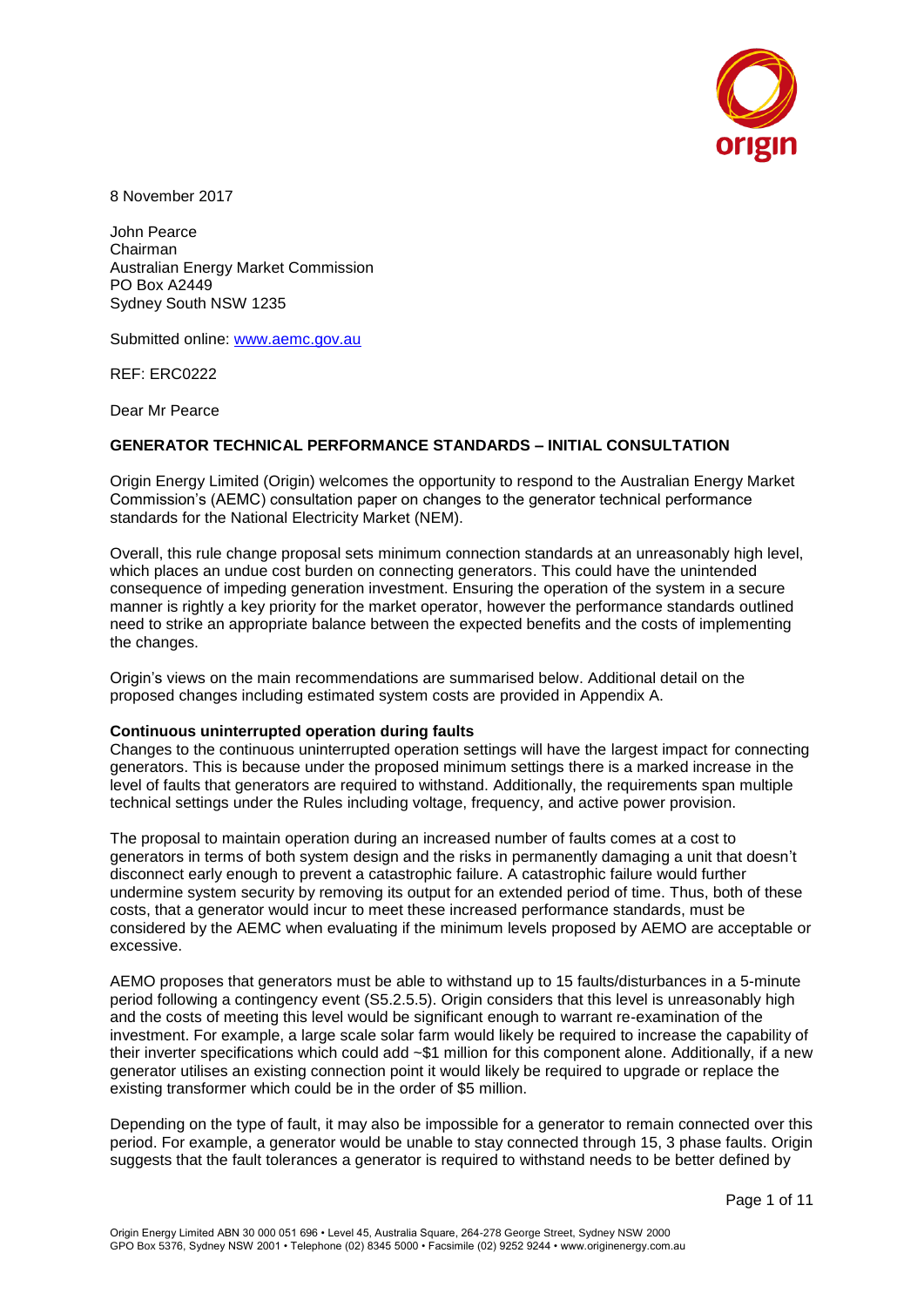AEMO. In other words, all faults are not equal and have differing impacts on a generators ability to remain connected to the NEM and 'ride through' these faults. Origin does not know of any generator currently available that could remain connected to a grid if a circuit breaker recloses 15 times on its terminals within 5 minutes. The proposed settings place the onus on the generator to withstand all faults equally. AEMO can better define which faults have a greater impact on a generator and the number of faults that they are required to withstand. This could include an upper limit that defines the types or combinations of faults that a generator should be able to withstand as opposed to a blanket 15 faults in 5 minutes.

## **High and low voltage ride through settings**

The high and low voltage settings proposed also set at an unreasonably high level which will result in high costs for generators to meet minimum standards. The level of continuous operation through both high and low voltage scenarios requires more reactive power from units, risks transformer damage, affects generator auxiliary systems and will impact existing generators at the same connection point. Additional reactive support would be required to influence the node at which the generator is connected. For example, this can consist of additional capacitors, reactors and static VAR compensators, the latter of which starts at \$20 million regardless of the size of the unit.

Additionally, the AEMC should also consider the impact that changing the technical performance standards of newly connecting generators will have on existing generators. There is an unintended effect which will require existing generators, at the same connection point, to also meet the increased standards. This is especially true of the proposed voltage settings which will require extensive retrofitting of existing generators to ensure they meet the standard.

Origin believes that these are unintended costs of these proposed changes, especially if a generator is thinking of upgrading or adding units to existing sites. The cost impact on existing generators should be considered before extensive changes are adopted, alternatively separate arrangements may be warranted for generators upgrading or adding assets at an existing connection point with exemptions put in place to lower the cost impact. Origin notes that ESCOSA chose not to require existing assets to meet increased technical requirements due to the costs involved in retrofitting assets that were previously not designed for higher connection standards.

## **Mandatory droop control requirements**

The consultation paper outlines that mandatory droop control should be required for all new generators connecting to the NEM. The AEMC Frequency Control Frameworks Review will be examining the fundamental role of frequency across the NEM. This has the potential to adjust how frequency services are provided including the level of ancillary services and the role of automatic governor control. Origin would suggest that a requirement for mandatory droop control for new generators through this rule change process is premature and would pre-empt the Frameworks Review.

Should mandatory droop control be required by new generators, Origin would prefer that units are only required to have the capability to provide droop control, not mandatory participation. Generators should be free to determine the percentage of droop control they provide to the market. This is similar to the requirement for ancillary services (S5.2.5.14) that requires generators to be enabled for the service, but are not required to participate in the FCAS market unless they make the decision to do so. Origin notes that mandatory droop control would limit the maximum output that a generator can provide the NEM, this presents a cost to a generator by limiting the potential revenue stream from the energy market.

Finally, the AEMC state in the consultation paper that under the NEL, section 104 prevents the AEMC from making a rule that commences operation before the day the rule is published<sup>1</sup>. Origin supports

 $\overline{a}$ 

<sup>1</sup> Generator Technical Standards Consultation Paper, AEMC, p.44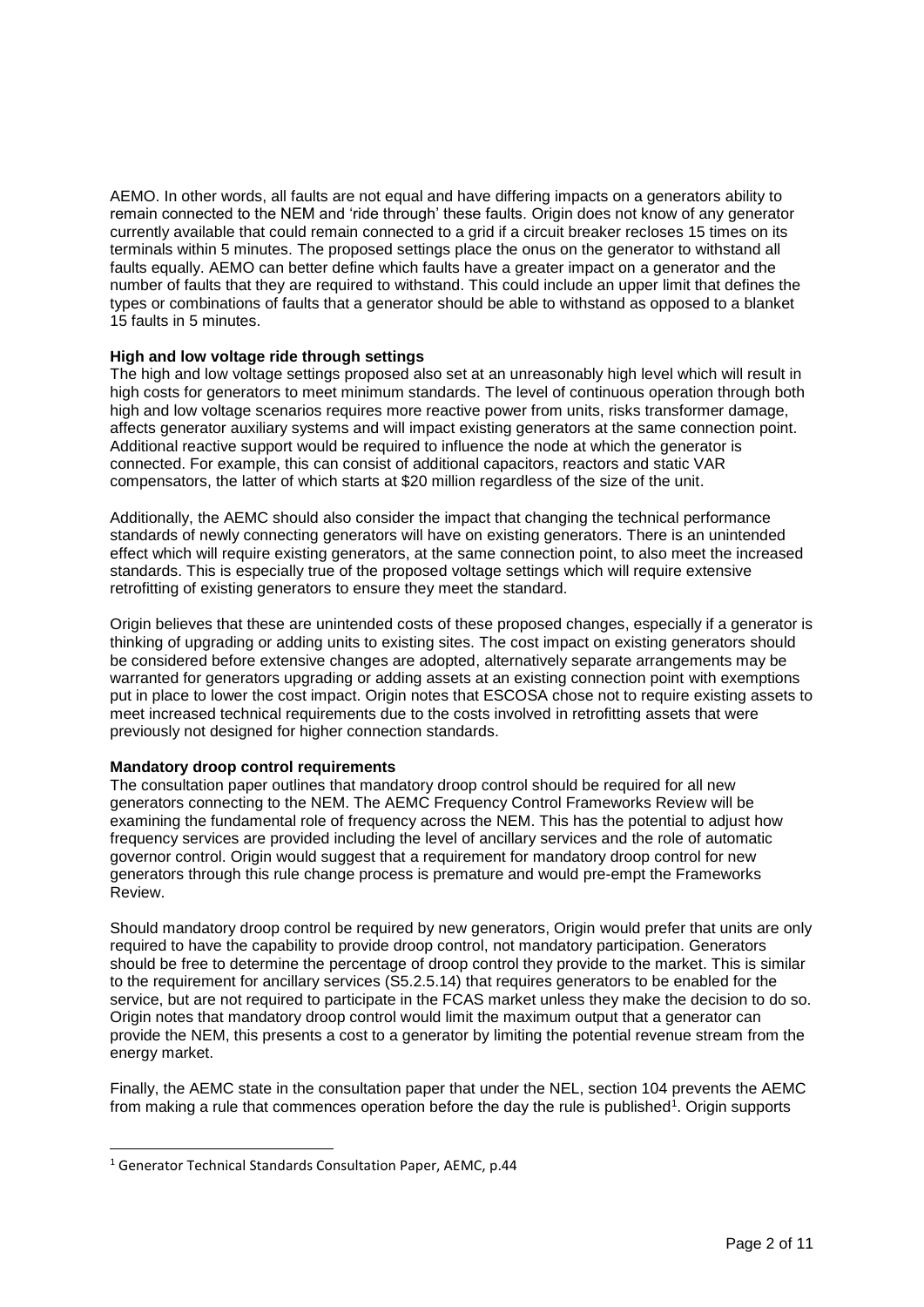this course of action, as retroactively applying rules to connecting generators will undermine confidence in the regulatory regime, negatively impacting future investment.

Should you have any questions or wish to discuss this information further, please contact James Googan on [james.googan@originenergy.com.au](mailto:james.googan@originenergy.com.au) or (02) 9503 5061.

Yours sincerely,

Steve Reid Group Manager, Regulatory Policy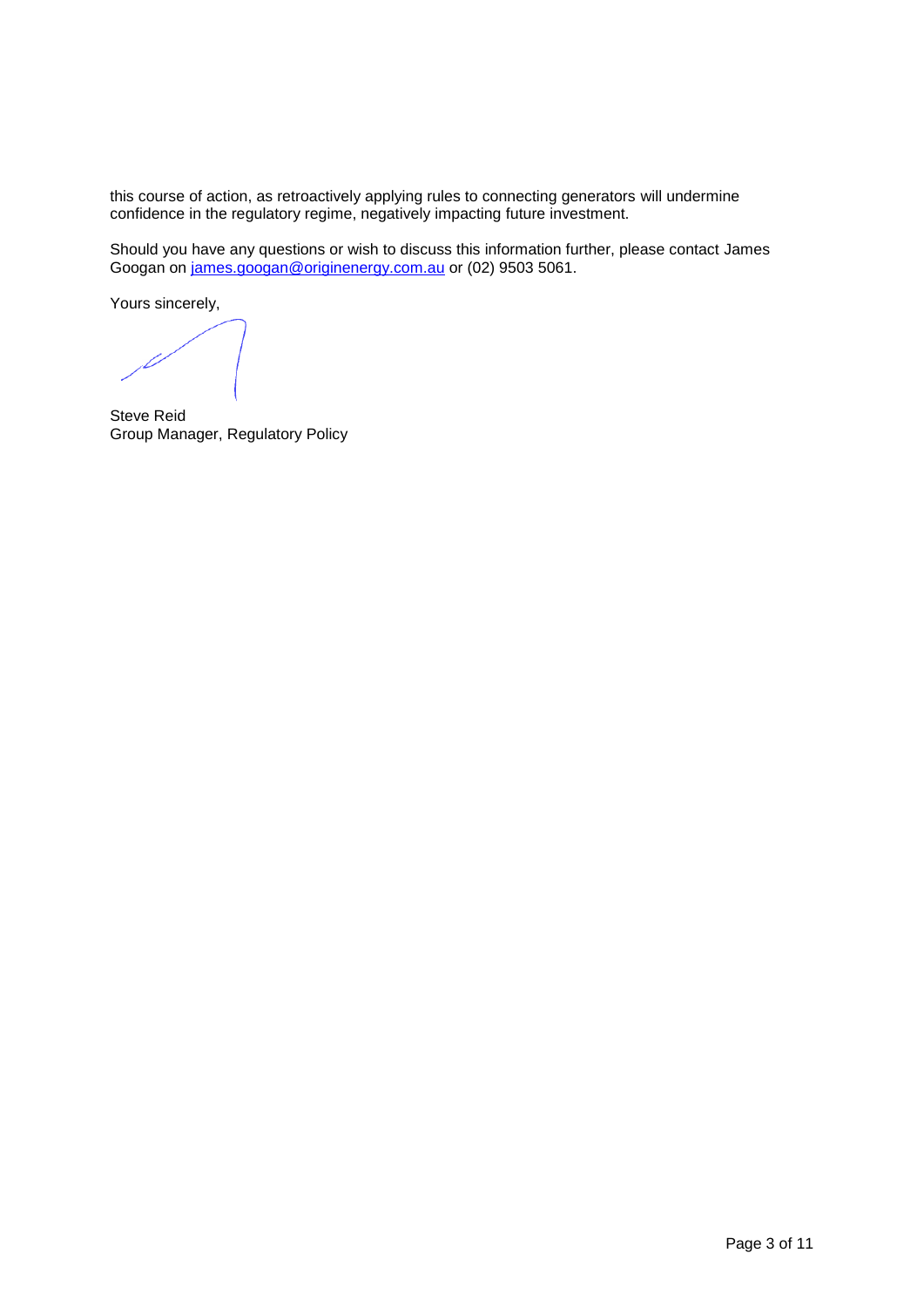

# APPENDIX A

| General<br>Category                              | Section | <b>Title</b>                      | <b>AEMO</b><br><b>Rule Page</b><br>Reference | <b>Affects</b>                            | <b>Existing Issues Summary</b>                                                                                                                                                                                                                                                     | <b>Changes Proposed by AEMO</b>                                                                                                                                                                                                                                                                                                                                                                                                                                                                                                                                                                                                                                                                                                                                                                                                | <b>Origin Position</b>                                                                                                                                                                                                                                                                                                                                                                                                                                                                                                                                                                                                                                                                                                                                                                                                                                                                                                                                                                                                                                                                                                                                                                                                                                                                  |
|--------------------------------------------------|---------|-----------------------------------|----------------------------------------------|-------------------------------------------|------------------------------------------------------------------------------------------------------------------------------------------------------------------------------------------------------------------------------------------------------------------------------------|--------------------------------------------------------------------------------------------------------------------------------------------------------------------------------------------------------------------------------------------------------------------------------------------------------------------------------------------------------------------------------------------------------------------------------------------------------------------------------------------------------------------------------------------------------------------------------------------------------------------------------------------------------------------------------------------------------------------------------------------------------------------------------------------------------------------------------|-----------------------------------------------------------------------------------------------------------------------------------------------------------------------------------------------------------------------------------------------------------------------------------------------------------------------------------------------------------------------------------------------------------------------------------------------------------------------------------------------------------------------------------------------------------------------------------------------------------------------------------------------------------------------------------------------------------------------------------------------------------------------------------------------------------------------------------------------------------------------------------------------------------------------------------------------------------------------------------------------------------------------------------------------------------------------------------------------------------------------------------------------------------------------------------------------------------------------------------------------------------------------------------------|
| <b>Non</b><br><b>Technical</b><br><b>Matters</b> | 5.3.4A  | Negotiated<br>Access<br>Standards | 19-20                                        | S5.2.5.3; S5.2.5.4;<br>S5.2.5.5; S5.2.5.7 | Not adversely affect power system<br>security;<br>Not adversely affect the quality of<br>supply for other Network Users<br>In respect of generating plant, meet<br>the requirements applicable to a<br>negotiated access standard in clauses<br>S5.2.5, S5.2.6, S5.2.7 and S5.2.8. | Where possible, aim to meet the automatic access<br>standards. Must provide AEMO sufficient evidence as<br>to why it cannot meet the automatic access<br>standards.<br>The agreed performance standard must not fall below<br>the minimum access standard and should be as close<br>as practicable to the automatic access standard.<br>Min Std: Any level of active power output greater<br>than 10% of its max operating level must be<br>capable of supplying and absorbing continuously at its<br>connection point an amount of reactive power of at<br>least the amount required to enable the generating<br>system to achieve the continuously controllable<br>voltage setpoint range specified in the performance<br>standard agreed under clause S5.2.5.13, and within<br>the limits in the automatic access standard. | Origin has always considered air<br>automatic access standards for r<br>to be the best starting position a<br>negotiations that must take plac<br>proponent, an NSP and AEMO. T<br>impact on project costs incurred<br>Origin considers that the numbe<br>aiming for the minimum technic<br>been overstated by AEMO with<br>at the recent Technical Forum. T<br>to the claim by AEMO that conne<br>generators are aiming for the mi<br>connection standards. Origin bel<br>vast majority of our industry pee<br>for automatic access standards a<br>negotiations.<br>Origin is not opposed to the cha<br>for new generators to aim for au<br>standards which should not fall I<br>standards.<br>For existing generators, the aim<br>should not be to bring these up<br>Standards, rather it must be a pr<br>discussion between all parties to<br>reasonable agreement on what<br>perform to, within reasonable co<br>of this will be to hasten the retir<br>who are looking to upgrade and<br>service.<br>It may be an impossible request<br>cost prohibitive to meet increase<br>for example:<br>Additional reactive supp<br>or reactors which can co<br>set)<br>Partial upgrades would r<br>for key components e.g.<br>pushed into replacing go<br>control system as well w<br>\$>>6M |

Origin has always considered aiming for the automatic access standards for new generators to be the best starting position as it reduces the negotiations that must take place between the proponent, an NSP and AEMO. This has a direct impact on project costs incurred.

Origin considers that the number of applicants aiming for the minimum technical standards has been overstated by AEMO with only one cited at the recent Technical Forum. This is counter to the claim by AEMO that connecting generators are aiming for the minimum connection standards. Origin believes that the vast majority of our industry peers actively aim for automatic access standards as a start for negotiations.

Origin is not opposed to the change presented for new generators to aim for automatic access standards which should not fall below minimum standards.

For existing generators, the aim of negotiations should not be to bring these up to Automatic Standards, rather it must be a pragmatic discussion between all parties to come to a reasonable agreement on what the unit can perform to, within reasonable costs. The impact of this will be to hasten the retirement of plant who are looking to upgrade and continue service.

It may be an impossible request or extremely cost prohibitive to meet increased standards, for example:

- Additional reactive support (capacitors or reactors which can cost >>\$2M per set)
- Partial upgrades would not be possible for key components e.g. AVR – may be pushed into replacing governor and control system as well with total costs \$>>6M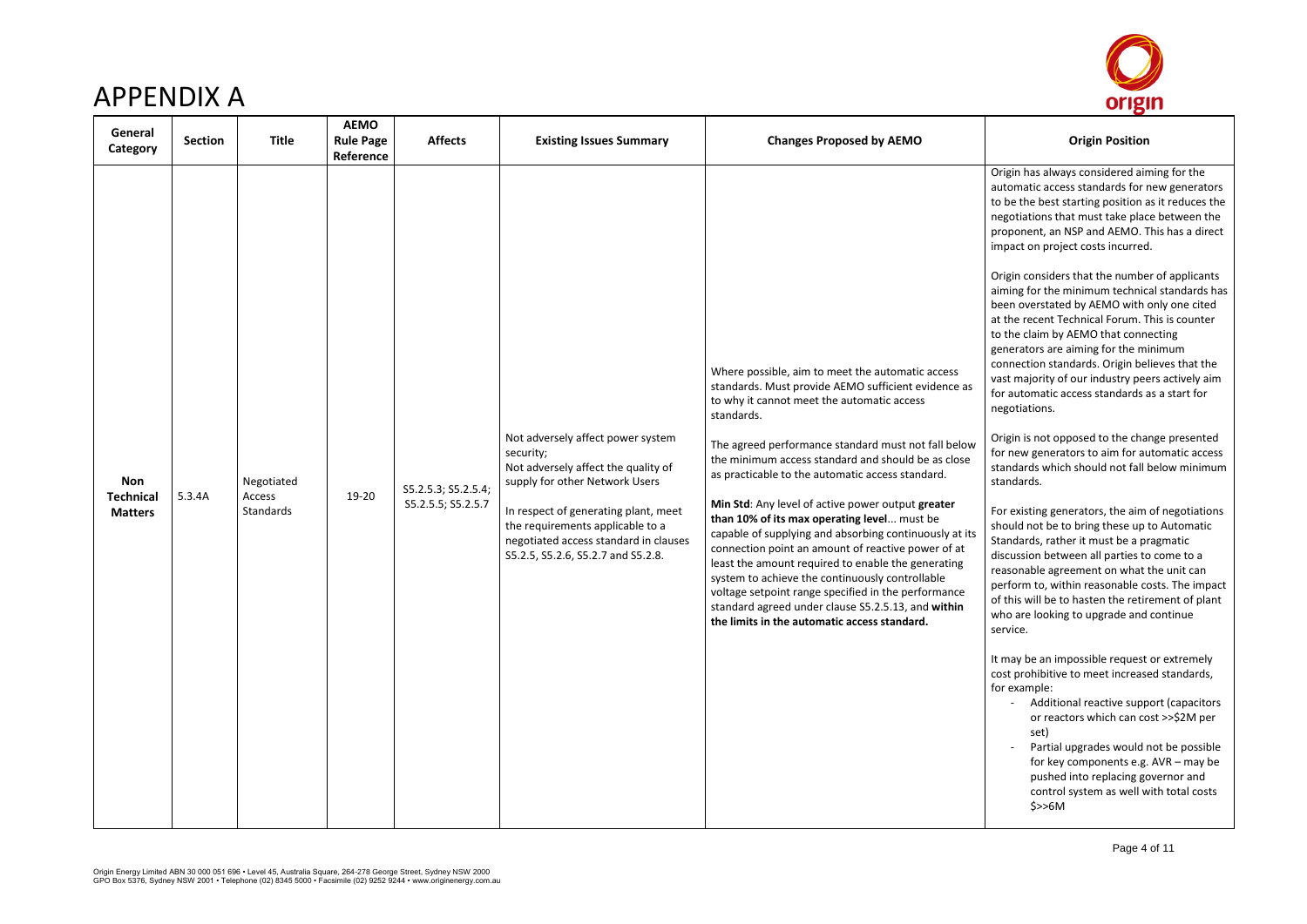"Reasonable" assessment will need to specify criteria to enable existing generators to continue operating. For example: doesn't impact other standards; doesn't change fundamental operation; doesn't impact system security beyond existing; costs (e.g. additional relays + training etc.); doesn't risk physical damage to unit; provides technological improvement (e.g. predictive PSS).

A pragmatic approach would be to design and utilise a set of standards that considers a generators location .

| System<br><b>Standards</b> | S5.1a.4 | Power<br>Frequency<br>Voltage and Fig<br>S5.1.a.1 | 33 |  | Figure 5 Proposed system standard for power frequency over voltage<br>$145 -$<br>$140 -$<br>$\frac{2}{9}$ <sup>135</sup><br><b>cent</b> , normal volta<br><b>Cent</b> , normal volta<br>120<br><b>ge desided</b><br><b>Solid</b><br>$\frac{115}{110}$<br>$105 -$<br>$100$<br>$0.01$<br>0.1<br>1000<br>10000<br>100<br>10<br><b>Time (seconds)</b><br>-Proposed ------ NER Figure S5.1a.1 |
|----------------------------|---------|---------------------------------------------------|----|--|------------------------------------------------------------------------------------------------------------------------------------------------------------------------------------------------------------------------------------------------------------------------------------------------------------------------------------------------------------------------------------------|

Origin does not support the proposed frequency over voltage curve.

Meeting this proposal would have unintended consequences of requiring existing generators to adjust their voltage ride through settings. Origin would need to review each of our generators to ensure that this curve could be met.

Should the Generator Performance Standards (GPS) be modified it would represent a sign ificant and unexpected cost which could hasten retirement of plant.

Existing units require investigation – as well as capability of the connecting transformer. The older assets will need thinking as to impacts on auxiliary plant.

The higher speed voltage is an issue for the transformers, but the slower speed voltages are the issue for the balance of the plant. This will remain an issue for older plant and cannot be updated without significant works.

If the changes are small (depends on site arrangements), the additional costs would be per transformer ~\$500k, but auxiliary impacts are extremely hard to quantify.

If we had to replace transformers, this is \$5M per transformer at Eraring plus the loss of production.

AEMO need to maintain the consistency in language between normal and nominal voltage by nominating one or the other in their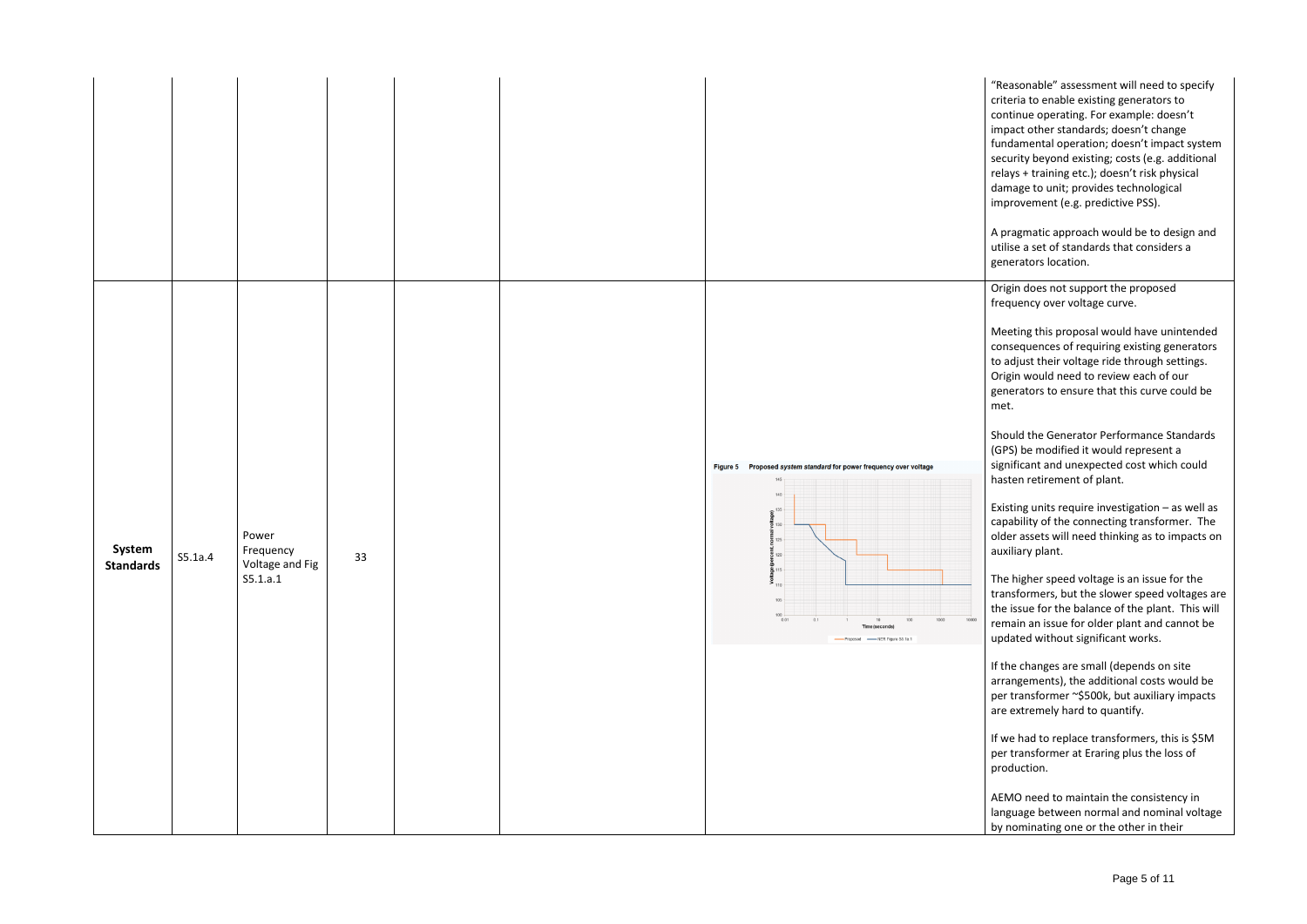documentation. Switching between these two terms can result in increased requirements, sometimes from 10% to 18%. This makes it difficult to design a system that can meet these needs and increased costs.

Not of significant concern, there could be some technical issues around achieving this but likely will not require an excessive outlay.

|                                                     | S5.2.5.1  | <b>Reactive Power</b><br>Capability                              | $23 - 24$ | S5.2.5.1, S5.2.5.5  | Sufficient dynamic reactive power<br>support close to each connection point<br>prevents the propagation of voltage<br>dips across the network and reduces<br>the risk of consequential voltage<br>instability or widespread generation<br>disconnections.<br>Auto Stds: capacity reactive current of<br>up to 4% of the max continuous<br>current of the gen system (in the<br>absence of a disturbance) for each 1%<br>reduction of connection point voltage.<br>Min Std: Does not require a generating<br>system to provide any form of reactive<br>power support during a disturbance. | Auto Std: 4% max continuous current for each 1%<br>reduction of connection point voltage below 90% of<br>normal voltage.<br>Min Std: must supply additional capacitive reactive<br>current (reactive injection) of 2% for each 1%<br>reduction below 90% of normal voltage.<br>All access stds require:<br>- reactive current injection may be limited to 100% of<br>the rated current of an asynchronous generator, and<br>250% of a synchronous. Must be maintained within<br>90-110% of normal voltage until the connection point<br>voltage returns.<br>- a rise time of no greater than 30ms and a settling<br>time no greater than 60ms.<br>Reactive power consumption upon application of a<br>fault must not exceed 5% of max continuous rated<br>current. |
|-----------------------------------------------------|-----------|------------------------------------------------------------------|-----------|---------------------|-------------------------------------------------------------------------------------------------------------------------------------------------------------------------------------------------------------------------------------------------------------------------------------------------------------------------------------------------------------------------------------------------------------------------------------------------------------------------------------------------------------------------------------------------------------------------------------------|--------------------------------------------------------------------------------------------------------------------------------------------------------------------------------------------------------------------------------------------------------------------------------------------------------------------------------------------------------------------------------------------------------------------------------------------------------------------------------------------------------------------------------------------------------------------------------------------------------------------------------------------------------------------------------------------------------------------------------------------------------------------|
| Voltage<br>Control                                  | S5.2.5.13 | Voltage and<br><b>Reactive Power</b><br>Control                  | $21 - 22$ | S5.2.5.13, S5.2.5.1 | The minimum access standard requires<br>no capability to supply or absorb<br>reactive power at the connection<br>point. (S5.2.5.1)<br>S5.2.5.13 presently allows some<br>generating systems to be connected<br>with only power factor or reactive<br>power control and no voltage control.                                                                                                                                                                                                                                                                                                | Min Std: requires a generating system must have<br>facilities to regulate voltage regardless of connection<br>point voltage or capacity of the generating system.<br>Must be capable of supply and absorbing continuously<br>at its connection point an amount of reactive power<br>of at least the amount required to enable the<br>generating system to achieve the continuously<br>controllable voltage setpoint range.<br>Remote control facilities to change the setpoint and<br>mode of regulation must be provided. Must be able to<br>be switched to voltage or excitation control at any<br>time.                                                                                                                                                         |
| <b>Disturbance</b><br><b>Ride</b><br><b>Through</b> | S5.2.5.3  | Generating<br>System<br>Response to<br>Frequency<br>Disturbances | 36        | S5.2.5.3            |                                                                                                                                                                                                                                                                                                                                                                                                                                                                                                                                                                                           | Stabilisation and recovery time mean the longest<br>times allowable for power system frequency at the<br>connection point to remain outside the operational<br>frequency tolerance band and the normal operating<br>frequency band.                                                                                                                                                                                                                                                                                                                                                                                                                                                                                                                                |

Origin does not support the requirement that generators must have voltage regulation capabilities regardless of the connection point voltage or the capacity of the generating system. This change gives no consideration of the location and strength of the connection point.

The amount of reactive power required varies with connection point strength (fault current). By not taking these values into account it may become impossible for small units to connect to some nodes.

It would be impossible to design a unit that meets these requirements without excessive costs.

Additional reactive support would be required to influence the node – which can consist of capacitors/reactors/static VAR compensators among others.

Origin is ok with the limits proposed here.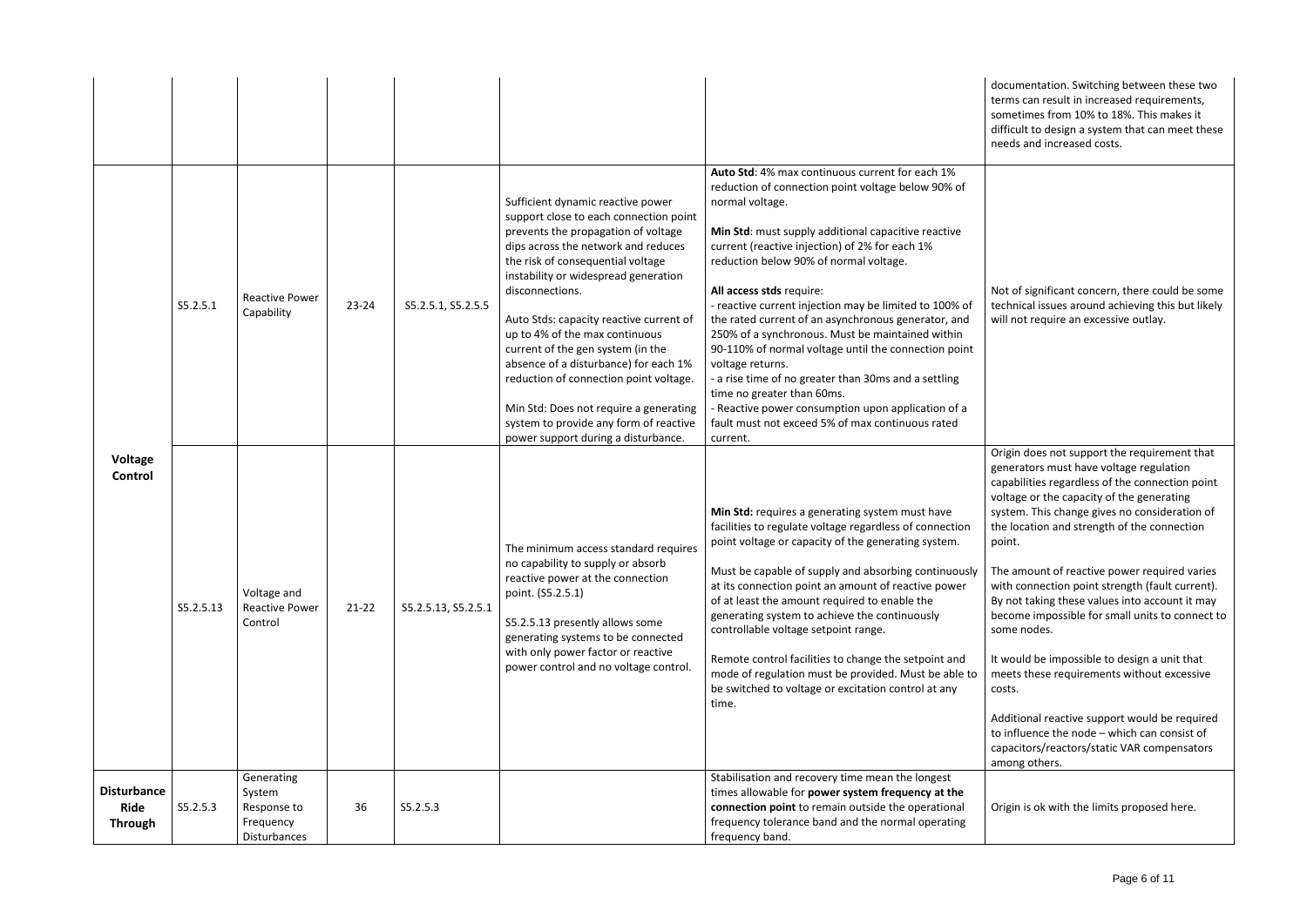|          |                                                                                |                  |                                        |                                                                                                                                                                                                                                                                                                                         | Synchronous generators must be capable of<br>continuous uninterrupted operation for frequencies in<br>the ranges listed in Subparagraphs 1-6, unless the rate<br>of change of frequency is outside the range of -2Hz to<br>2Hz per second for more than 0.25 seconds, -1Hz to<br>1Hz per second for more than 1 second or as<br>determined by the Reliability Panel.<br>Auto Std: - 3Hz to 3Hz per second for more than 1<br>second.<br>Min Std: -2Hz to 2Hz per second for more than 0.25<br>seconds, -1Hz to 1Hz per second for more than 1<br>second.                                                                                                                                                   |
|----------|--------------------------------------------------------------------------------|------------------|----------------------------------------|-------------------------------------------------------------------------------------------------------------------------------------------------------------------------------------------------------------------------------------------------------------------------------------------------------------------------|------------------------------------------------------------------------------------------------------------------------------------------------------------------------------------------------------------------------------------------------------------------------------------------------------------------------------------------------------------------------------------------------------------------------------------------------------------------------------------------------------------------------------------------------------------------------------------------------------------------------------------------------------------------------------------------------------------|
| S5.2.5.4 | Generating<br>System<br>Response to<br>Low and High<br>Voltage<br>Disturbances | 27-28, 30-<br>33 | S5.2.5.4, S5.1a.4<br>(graph), S5.2.5.5 | Low Voltage: Requirement to<br>withstand multiple LV events is not<br>explicitly stated.<br>Min std only required to maintain<br>continuous operation down to 90% of<br>normal voltage.<br>High Voltage: voltage should not rise<br>above 120% for more than<br>0.42 seconds following a credible<br>contingency event. | LV Auto Std: gens and reactive plant must maintain<br>continuous uninterrupted operation for up to 15<br>voltage disturbances in any 5 minute period causing<br>the connection point voltage to drop below 90% of<br>normal voltage for a duration of 1,800ms.<br>LV Min Std: 15 voltage disturbances in 5 mins, 90% of<br>normal voltage for a total duration of 1,000ms.<br>80% to 90% of normal voltage for a period of at least 5<br>seconds.<br>70% to 80% of normal voltage for a period of at least 2<br>seconds.<br>HV: Required over-voltage withstand capability<br>110-115 (1,200 secs); 115-120 (20s); 120-125 (2s);<br>125-130 (0.2s); 130-140 (0.02s)<br>As shown in the graph under S5.1.a4 |

Origin does not support the current definition of continuous uninterrupted operation in response to high and low voltage disturbances for new generators.

The definition around 15 voltage disturbances is too general and does not take into account the magnitude that different disturbances have on a generator. For example 15 x 3 phase to ground voltage disturbances would cause a generator to trip regardless of the protection systems that were put in place.

The capability of the machine and auxiliary plant will vary greatly depending on the length, size and time between each disturbance.

The definition the 15 faults over 5 minutes needs to be better defined and could include cool down; depth of fault; recovery (under to overvoltage).

A definition (for this purpose) of a "fault" or "voltage disturbance" could be of benefit.

AEMO should reassess these settings with the view of lowering the amount of disturbances that generators must withstand. They should also define which combination of disturbances would form an upper limit that units should be capable of withstanding.

There are no units anywhere in the world that could deal with a CB reclosing 15 times on its terminals inside 5 minutes – there is no viable technical solution.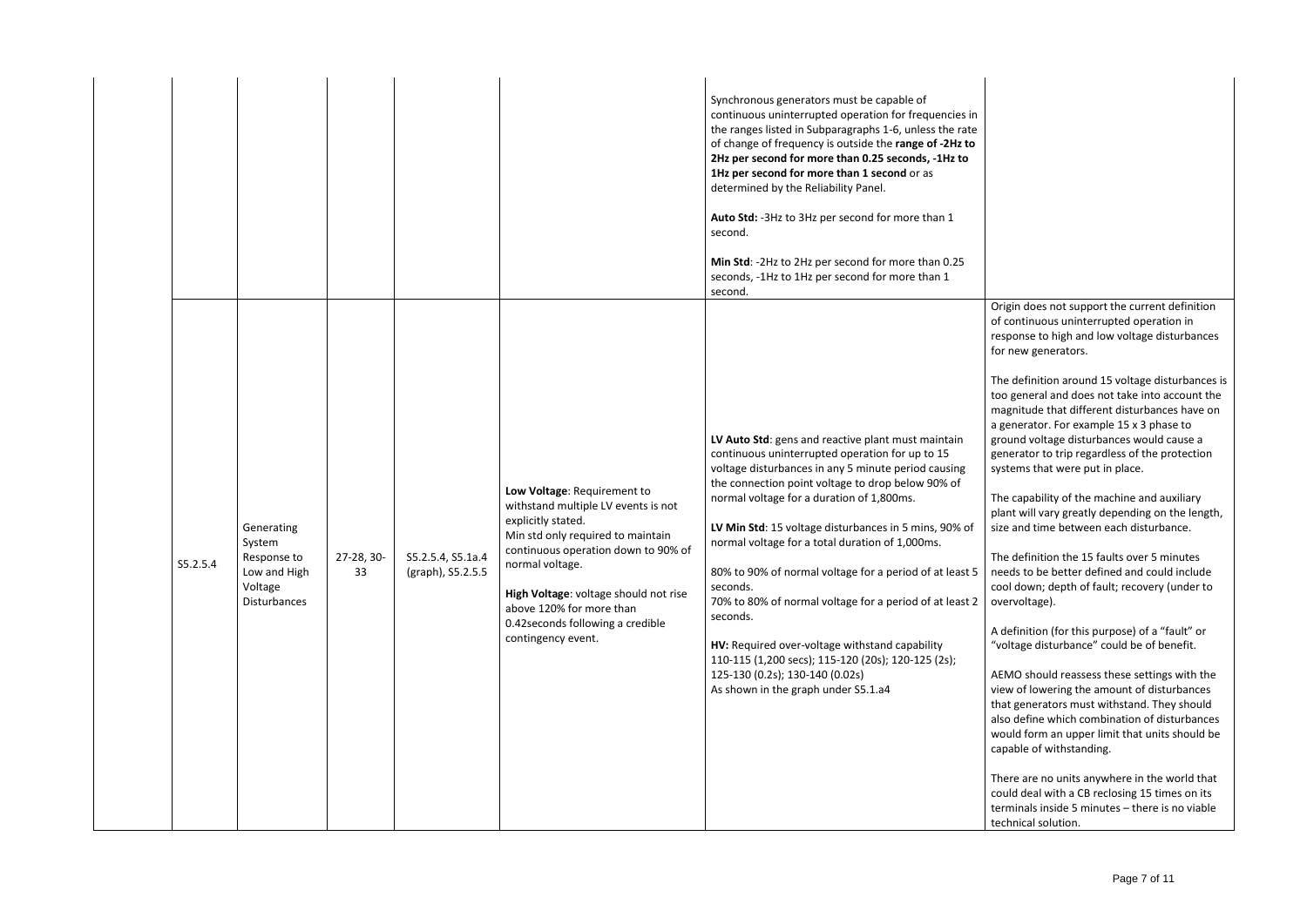As noted above AEMO need to maintain the consistency in language between normal and nominal voltage by nominating one or the other in their documentation.

| S5.2.5.5 | Generating<br>System<br>Response to<br><b>Disturbances</b><br>Following<br>Contingency<br>Events (Active<br>Power<br>Recovery) | 34 | S5.2.5.5 | If a large proportion of generators<br>have slow active power recovery this<br>can cause:<br>- transient instability leading to voltage<br>instability<br>- Increased power swings across<br>interconnectors<br>- restricting operation of asychronous<br>gens in regions at risk of islanding<br>A min active power recovery level and<br>associated time period should be a<br>mandatory component of all<br>generators | Auto Std: generating units must remain in continuous<br>uninterrupted operation for up to 15 disturbances<br>within any five-minute period caused by any<br>combination of the following events: credible<br>contingency, three phase fault, two phase to ground,<br>a three phrase (two phase to ground), protection<br>system to clear the fault.<br>That the total time that the voltage at the connection<br>point is less than 90% of normal voltage for 1,800ms.<br>Min Std: restore active power to 95% of the level prior<br>to a fault within 1 sec following disconnection of a<br>faulted element.<br>AEMO proposes acceptable criteria regarding<br>transient active power consumption upon application<br>of a fault. These requirements are such that a<br>generating system's response should not exceed one<br>power frequency cycle and must not exceed 5% of the<br>max continuous rated current of the generating<br>system.<br>Negotiated Access Std: Each generating unit must be<br>capable of:<br>1) continuous uninterrupted operation for the range<br>of disturbances; and<br>2) supplying and absorbing the active power, reactive<br>power and reactive current specified in the automatic<br>access standards, except where AEMO and the NSP<br>agree that the total reduction of generation in the<br>power system due to that fault would not exceed<br>100MW. |
|----------|--------------------------------------------------------------------------------------------------------------------------------|----|----------|---------------------------------------------------------------------------------------------------------------------------------------------------------------------------------------------------------------------------------------------------------------------------------------------------------------------------------------------------------------------------------------------------------------------------|-----------------------------------------------------------------------------------------------------------------------------------------------------------------------------------------------------------------------------------------------------------------------------------------------------------------------------------------------------------------------------------------------------------------------------------------------------------------------------------------------------------------------------------------------------------------------------------------------------------------------------------------------------------------------------------------------------------------------------------------------------------------------------------------------------------------------------------------------------------------------------------------------------------------------------------------------------------------------------------------------------------------------------------------------------------------------------------------------------------------------------------------------------------------------------------------------------------------------------------------------------------------------------------------------------------------------------------------------------------------------------------------------|
| S5.2.5.7 | Partial Load<br>Rejection                                                                                                      | 35 | S5.2.5.7 | Auto Std: requires continuous<br>operation for an event that results in a<br>30% load reduction but excludes<br>application of the partial load rejection<br>requirements to asynchronous<br>generators.                                                                                                                                                                                                                  | Ensure that all generators including asynchronous<br>units are required to provide partial load rejection.                                                                                                                                                                                                                                                                                                                                                                                                                                                                                                                                                                                                                                                                                                                                                                                                                                                                                                                                                                                                                                                                                                                                                                                                                                                                                    |

Like the High/Low voltage above, Origin does not support this change as it is significantly different than previous interpretations from AEMO - i.e. use of tap changers for voltage control after event.

No recognition has been given of the existing plants. Modification to the existing GPS based upon the current access standards may result in significant expense to bring existing plant up to the newer access standards. This is unreasonable and should be reflected accordingly in the Rules including any impacted definitions.

Additionally a cool down period should be made mandatory. This was recommended and adopted in the ESCOSA technical standards. A 30 minute cool-down period after any 5 minute fault event period.

Origin seeks clarity on the maximum amount of load rejection that may be required. Previous interpretations allowed trip to house load or sync idle.

Frequency values may also be of concern and require clarity as this will likely be a droop based function.

This change may not represent a significant upfront cost (~\$50k), requiring a minor control system update. However, the larger issue is if a generator is expected to run in droop mode continuously. This could result in a 5% loss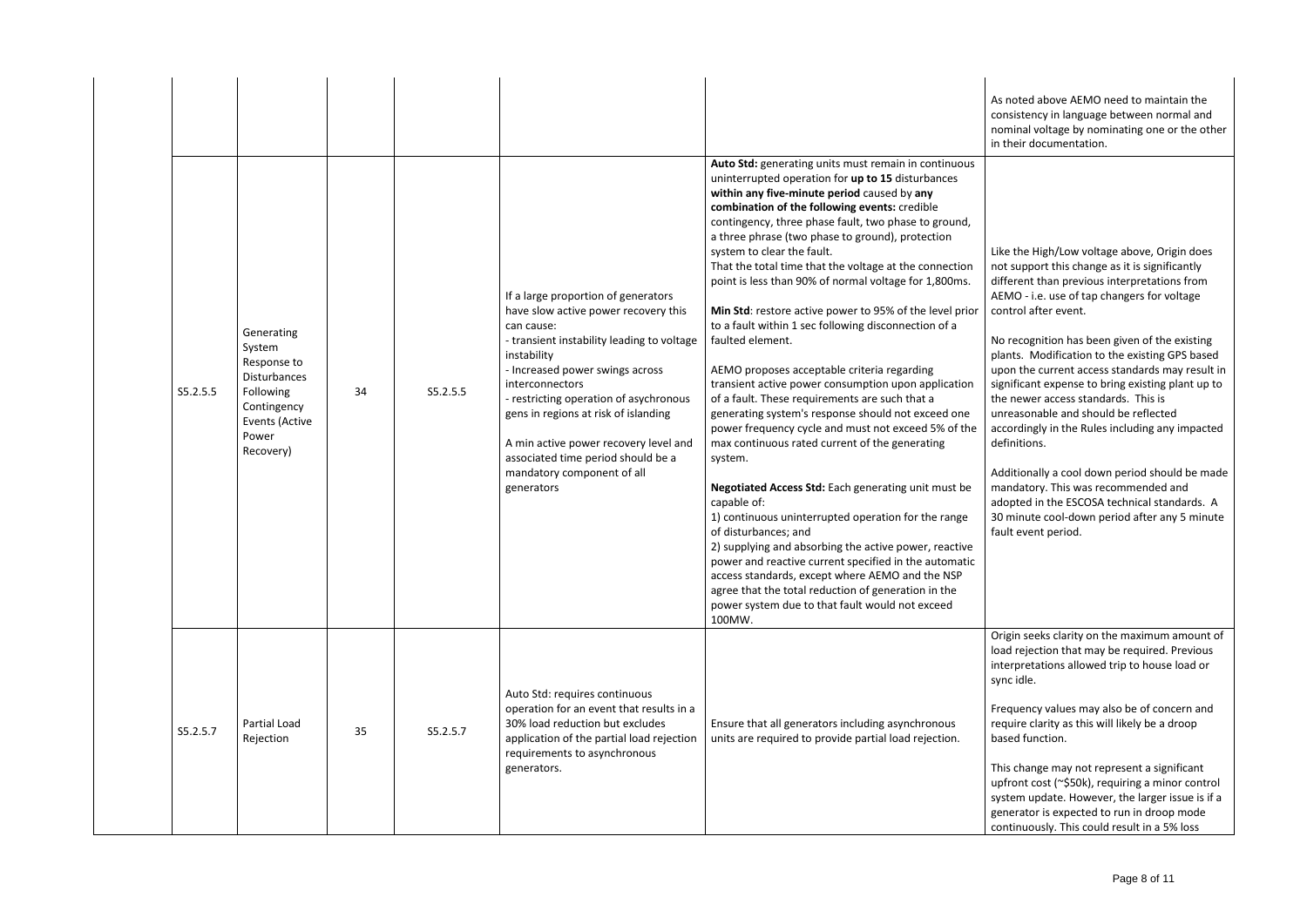against a generators operational dispatch maximum limit. This is because a unit cannot maintain maximum output while in droop control mode.

The requirement of 3Hz/s for 1 second appears to be quite aggressive. Origin would recommend that these settings are maintained according to international standards. This is because generators will be sourced internationally and it will align generator specifications.

At 47/53Hz we have moved outside normal operating parameters – and we would be into the Under/Over Frequency Load Shed scheme. We would also likely have pole slip protection operated at this point.

Secondly it is difficult to test for this requirement and generators rely on manufacturer guarantees to meet the standards. The AEMC should clarify the penalty provisions if a generator holds an assurance certificate from a manufacturer and a subsequent event shows that it doesn't meet the ride through standard.

| <b>Active</b><br><b>Power</b><br>Control | S5.2.5.11 | Frequency<br>Control           | 42-44 | S5.2.5.3  | A generator must be able to withstand<br>and maintain continuous<br>uninterrupted operation of +-4Hz for<br>0.25 seconds (auto) and 1Hz/s for 1<br>second (Min) for RoCoF.                                                                                                                                      | New settings that a generator must maintain<br>continuous uninterrupted operation for:<br>Async: +-4Hz/s for 250ms and +-3Hz/s for 1 second.<br>Auto Std must be met.<br>Sync Auto: +-4Hz/s for 250ms and +-3Hz/s for 1<br>second.<br>Sync Min: +-1Hz/s for 1 second.                                                                                  |
|------------------------------------------|-----------|--------------------------------|-------|-----------|-----------------------------------------------------------------------------------------------------------------------------------------------------------------------------------------------------------------------------------------------------------------------------------------------------------------|--------------------------------------------------------------------------------------------------------------------------------------------------------------------------------------------------------------------------------------------------------------------------------------------------------------------------------------------------------|
|                                          | S5.2.5.14 | <b>Active Power</b><br>Control | 40-41 |           | Not all generators are currently able to<br>offer active power control (FCAS) to<br>the market which could help to<br>increase system security by allowing<br>AEMO to direct units to provide this<br>service, and potentially increase the<br>level of FCAS providers thereby<br>creating greater competition. | AEMO proposes that all new generation have active<br>power control facilities with the capability to provide:<br>- Automatic active power response to frequency<br>changes<br>- AGC<br>- Controlled rate of change of active power<br>- Enhanced remote monitoring requirements to<br>provide real-time information regarding active power<br>control. |
| System<br><b>Strength</b>                | S5.2.5.15 | System<br>Strength             | 39    | S5.2.5.15 | The AEMC's ruling on system strength<br>requires any new connecting<br>generators to 'do no harm' and<br>contribute towards minimum system<br>strength levels. AEMO wishes to<br>increase minimum short circuit ratios<br>so the burden of late connecting<br>generators is not as large.                       | Min Std: generators must be capable of continuous<br>uninterrupted operation for a short circuit ratio to a<br>minimum of 3.0 at the connection point.                                                                                                                                                                                                 |

Origin generally supports the requirement to be able to supply active power control facilities.

Origin would welcome some more detailed definitions around what is required for active power control, e.g. droop control specs, proportional controllers or time responses.

Detailing these specifications early will lower costs for connecting generators.

Origin is ok with a minimum short circuit ratio of 3.0 at the connection point.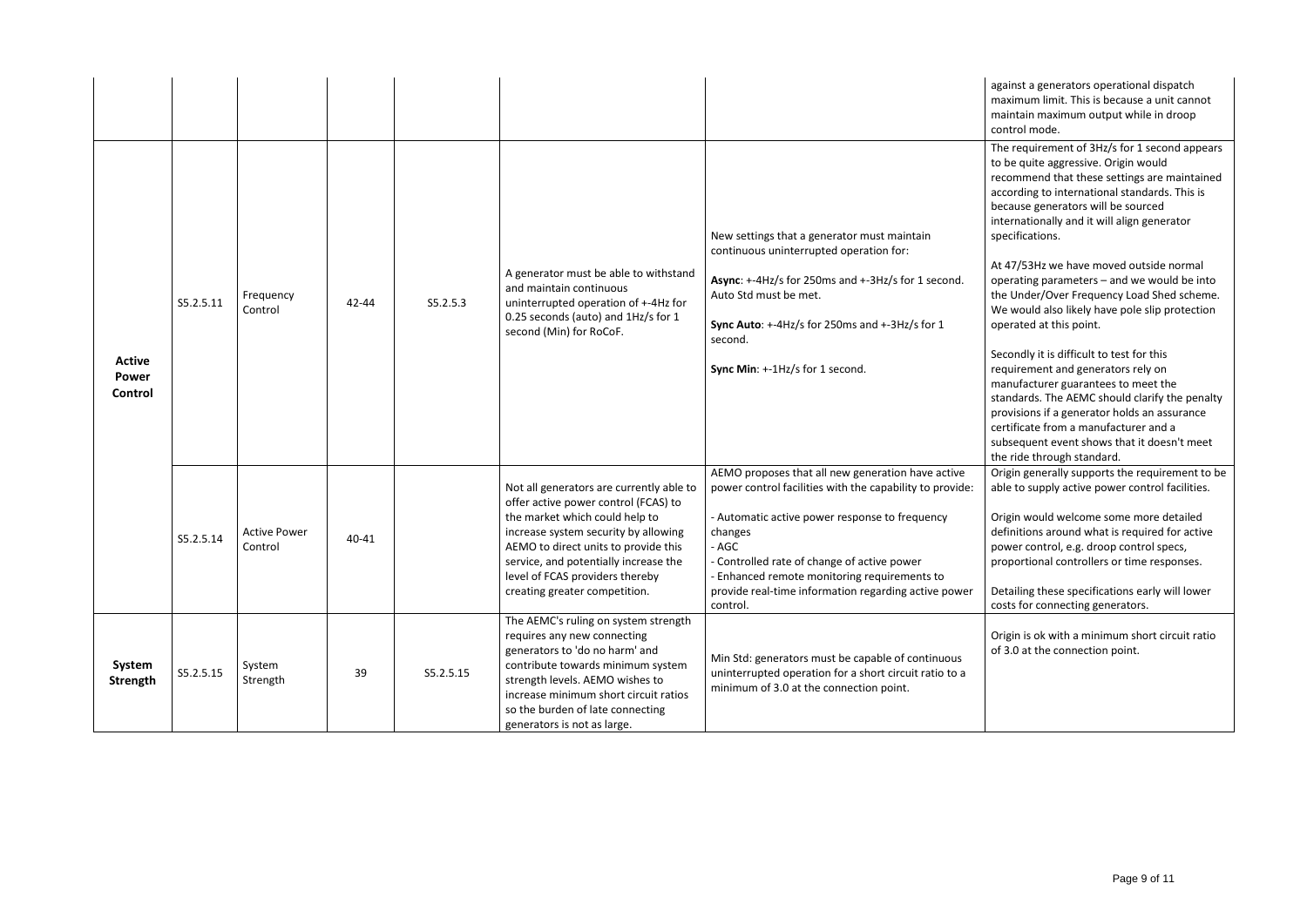AEMO should only receive enough data points to safely operate the network. This would prevent excessive costs being incurred by generators who must supply data. The replacement of legacy control systems can be >\$5M per unit.

Again, should the access standards be required to be updated on older plant, this may prove to be highly expensive in retrofitting equipment. It is hard to guarantee predictable performance during all types of disturbances with no active or reactive changes. Unit performance depends significantly on where the unit is operating at the time of the event and what it is capable of achieving.

Again this is hard to test and will require modelling of the unit performance standards against a number of scenarios.

| <b>Monitoring</b><br>and Control | S5.2.6.1               | Remote Control<br>and Monitoring         | 48                     |                                                                                                             |                                                                                                                                                                                                                                                                                                                                                                                                                                                                                                       | A generating system must have remote monitoring<br>equipment and control equipment to transmit to, and<br>receive from, AEMO's control centres in real-time.<br>May include switching devices, tap changing<br>transformer positions, active and reactive power,<br>voltage control setpoint and mode.<br>Also max/min active power limits and max/min power<br>ramp rates.                                                                                                                     |
|----------------------------------|------------------------|------------------------------------------|------------------------|-------------------------------------------------------------------------------------------------------------|-------------------------------------------------------------------------------------------------------------------------------------------------------------------------------------------------------------------------------------------------------------------------------------------------------------------------------------------------------------------------------------------------------------------------------------------------------------------------------------------------------|-------------------------------------------------------------------------------------------------------------------------------------------------------------------------------------------------------------------------------------------------------------------------------------------------------------------------------------------------------------------------------------------------------------------------------------------------------------------------------------------------|
|                                  | Amended<br>Definitions | Continuous<br>uninterrupted<br>operation |                        | S5.2.5.3, S5.2.5.4,<br>S5.2.5.5, S5.2.5.8,<br>S5.2.5.9, S5.2.5.11,<br>S5.2.5.13,<br>S5.2.5.14,<br>S5.2.5.15 |                                                                                                                                                                                                                                                                                                                                                                                                                                                                                                       | Must maintain operation of the unit during the<br>disturbance and not vary the unit's reactive power<br>unless required by its performance standards.<br>S5.2.5.5 (b): During the disturbance contributing<br>reactive current as required by its performance<br>standards established under S5.2.5.5.                                                                                                                                                                                          |
| Glossary<br><b>Changes</b>       |                        | <b>Rise Time</b>                         | Appendix<br>1, Page 25 | S5.2.5.13                                                                                                   | Rise time means in relation to a step<br>response test or simulation of a control<br>system, the time taken for an output<br>quantity to rise from 10% to 90% of<br>the maximum change induced in that<br>quantity by a step change of an input<br>quantity.                                                                                                                                                                                                                                          | In relation to a control system, the time taken for an<br>output quantity to rise from 10% to 90% of the<br>maximum change induced in that quantity by a step<br>change of an input quantity.                                                                                                                                                                                                                                                                                                   |
|                                  |                        | <b>Settling Time</b>                     | Appendix<br>1, Page 25 | S5.2.5.13                                                                                                   | Settling time means in relation to a<br>step response test or simulation of a<br>control system, the time measured<br>from initiation of a step change in an<br>input quantity to the time when the<br>magnitude of error between the<br>output quantity and its final settling<br>value remains less than 10% of:<br>(1) if the sustained change in the<br>quantity is less than half of the<br>maximum change in that output<br>quantity, the maximum change<br>induced in that output quantity; or | In relation to a control system, the time measured<br>from initiation of a step change in an input quantity to<br>the time when the magnitude of error between the<br>output quantity and its final settling value remains<br>less than 10% of:<br>(1) if the sustained change in the quantity is less than<br>half of the maximum change in that output quantity,<br>the maximum change induced in that output quantity;<br>or<br>(2) the sustained change induced in that output<br>quantity. |

A clear definition of 'disturbance' would be valuable as it will better define the limits a generator is expected to perform at certain parameters.

AEMO should make an allowance for units to vary their reactive power, if the changed definition requires units maintain operation **during the disturbance**, rather than after it.

No Changes

No Changes